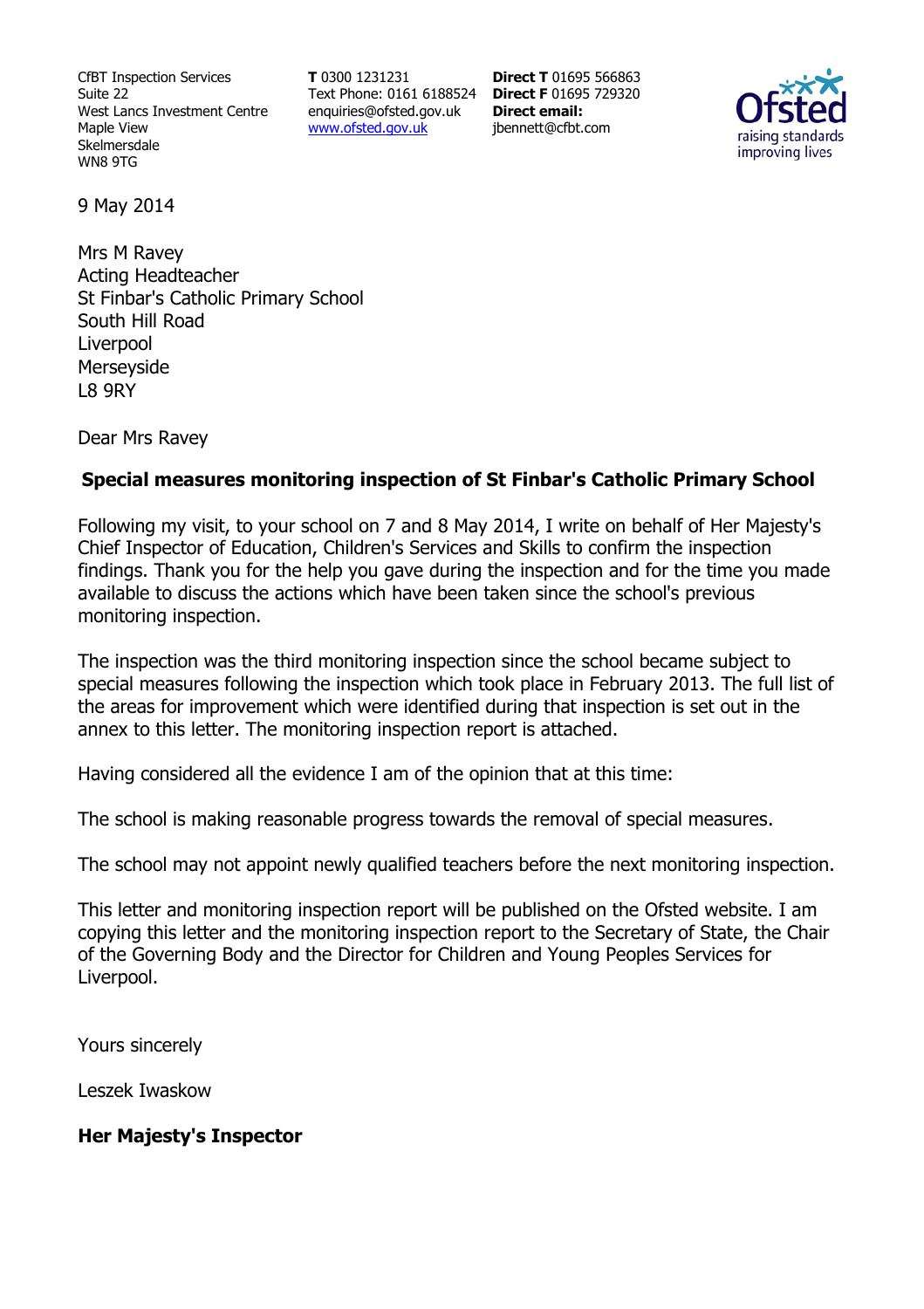

#### **Annex**

# **The areas for improvement identified during the inspection which took place in February 2013**

- Improve the quality of teaching so that it is at least consistently good by:
	- ensuring that teachers use information about how well pupils are doing to plan work which meets the needs of all learners
	- ensuring that teachers' marking and feedback always give clear guidance to pupils about what they need to do to improve their work
	- ensuring teachers have high expectations about the standard and amount of work that pupils should produce, and by making sure that there is a good level of challenge for the more able pupils
	- sharing good practice in teaching, and providing targeted support for teachers to improve their practice.
- Ensure that pupils make at least good progress in English and mathematics, especially between Years 3 and 6, so that their attainment rises by:
	- checking the progress of individuals and groups of pupils regularly and robustly, so that leaders and teachers can take swift action to address any underachievement
	- providing more opportunities for pupils to practise their skills and solve problems in mathematics
	- providing more opportunities for pupils to write for a range of different purposes, and to produce longer pieces of writing in English and other subjects.
- **IMPROVE Attendance, particularly of those pupils who do not attend regularly enough, by:** 
	- consolidating the recently introduced strategies, and ensuring that all pupils and parents have a clear understanding of the importance of coming to school.
- Improve the effectiveness of leadership and management at all levels, including governance, in driving rapid improvements by:
	- ensuring, as a matter of urgency, that the school has well-qualified, experienced and permanent staff at senior leadership level and that their roles and responsibilities are clearly defined
	- ensuring that the school's improvement plans contain actions and ways of measuring success that are closely linked to improvements in pupils' achievement
	- using systems for monitoring teachers' performance to set all teachers clear targets and expected outcomes
	- ensuring that governors have the information they need to be able to hold school leaders to account for the school's performance.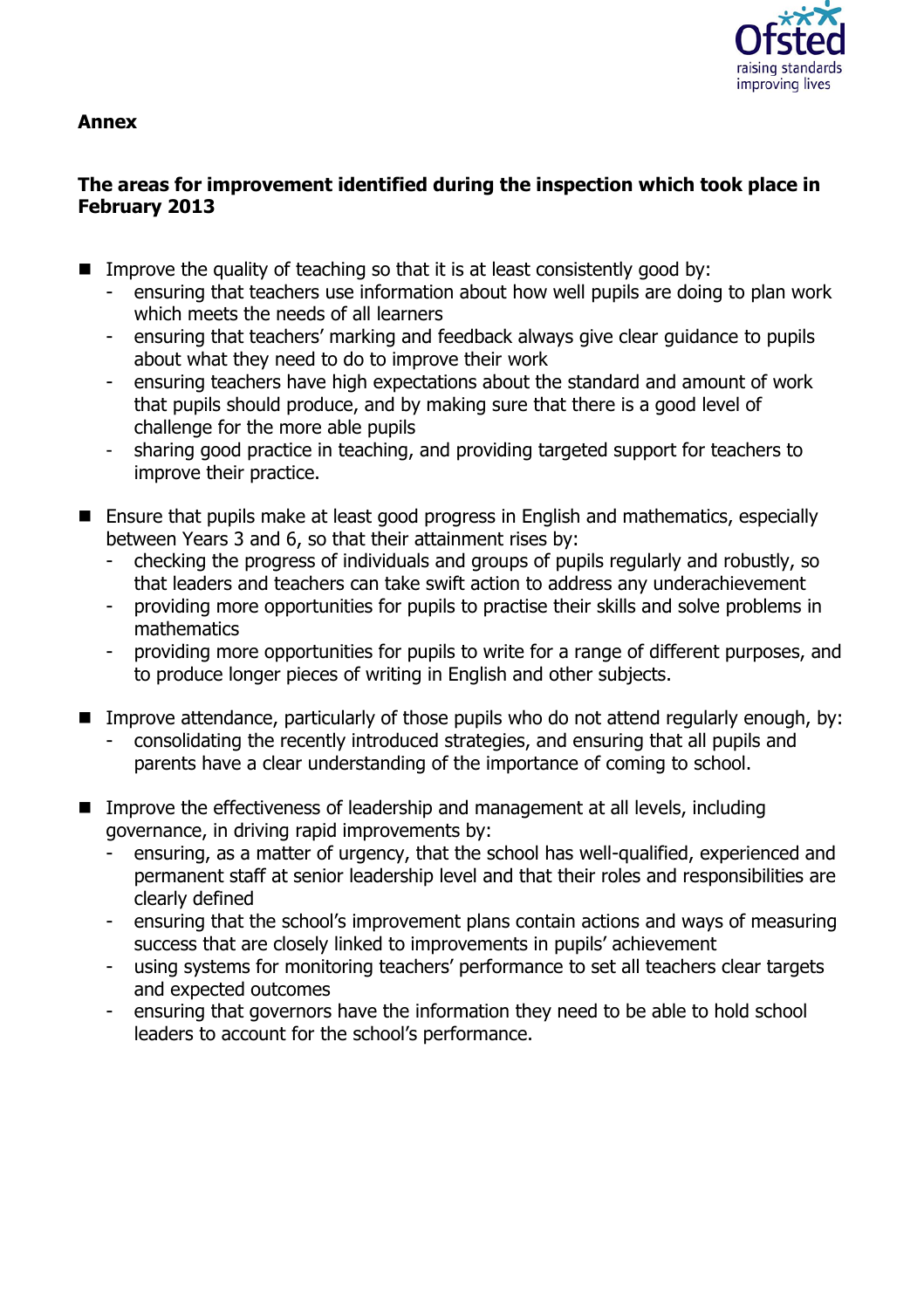

# **Report on the third monitoring inspection on 7 to 8 May 2014.**

#### **Evidence**

Inspectors observed the school's work, scrutinised documents and met with the acting headteacher, members of the senior leadership team and a small group of governors, including the Chair of the Governing Body. In addition, discussions were held with groups of pupils, parents and representatives from the diocese as well as the local authority. Subject leaders for English and the Early Years Foundation Stage were also interviewed. Lessons were observed across every key stage, including the Early Years Foundation Stage. Learning walks, accompanied by a senior leader, were used to observe phonics (the teaching of letters and the sounds they make) and guided reading sessions. The majority of the lesson observations were joint observations with members of the senior leadership team. A selection of books was scrutinised to determine how well pupils were learning over time and how they were developing their literacy skills in the context of other subjects.

## **Context**

Although staffing turbulence continues to be an impediment, this is much reduced from the previous autumn term. There has been a much greater degree of stability across the school with no classes experiencing frequent changes of teacher. A number of staffing issues have been resolved but this has resulted in the Early Years Foundation Stage unit being devoid of substantive staff. An experienced teacher has been seconded until the end of this academic year to teach in and manage this area of the school. One permanent appointment has been made to one of the vacant class-teacher positions and another permanent teacher is due to fill another post from September. Unfortunately, the headteacher has been absent since the start of the year due to ill health and this has necessitated some temporary restructuring of senior management. The seconded deputy headteacher has taken temporary charge of the school and the inclusion manager is now acting as the deputy headteacher. An experienced teacher has been seconded from another school to provide additional support in Year 6, consolidate assessment procedures throughout the school and provide additional senior leadership capacity. The school is in the process of recruiting further permanent staff for the start of the autumn term.

#### **Achievement of pupils at the school**

Although there is an improving picture of achievement, notably in the lower school and the Early Years Foundation Stage, the pattern overall remains patchy with pupils' outcomes still hampered by a legacy of underachievement over a number of years. This has had a particular impact on the pupils in the current Years 5 and 6 classes. Overall attainment continues to remain below the national average across the school. The legacy of inaccurate assessment also complicates the process of assessing the progress the pupils have made, especially where assessments have previously been grossly inflated, such as in the Early Years Foundation Stage. However, the school has put a great deal of work into ensuring that current assessments are more accurate and this should enable more accurate assessment of the progress the pupils are making in the future.

Concerns remain about the outcomes the pupils in Year 6 will attain in the forthcoming national tests. Although some progress has been made, there has been insufficient accelerated progress to bring them up to the levels required. In particular, the most able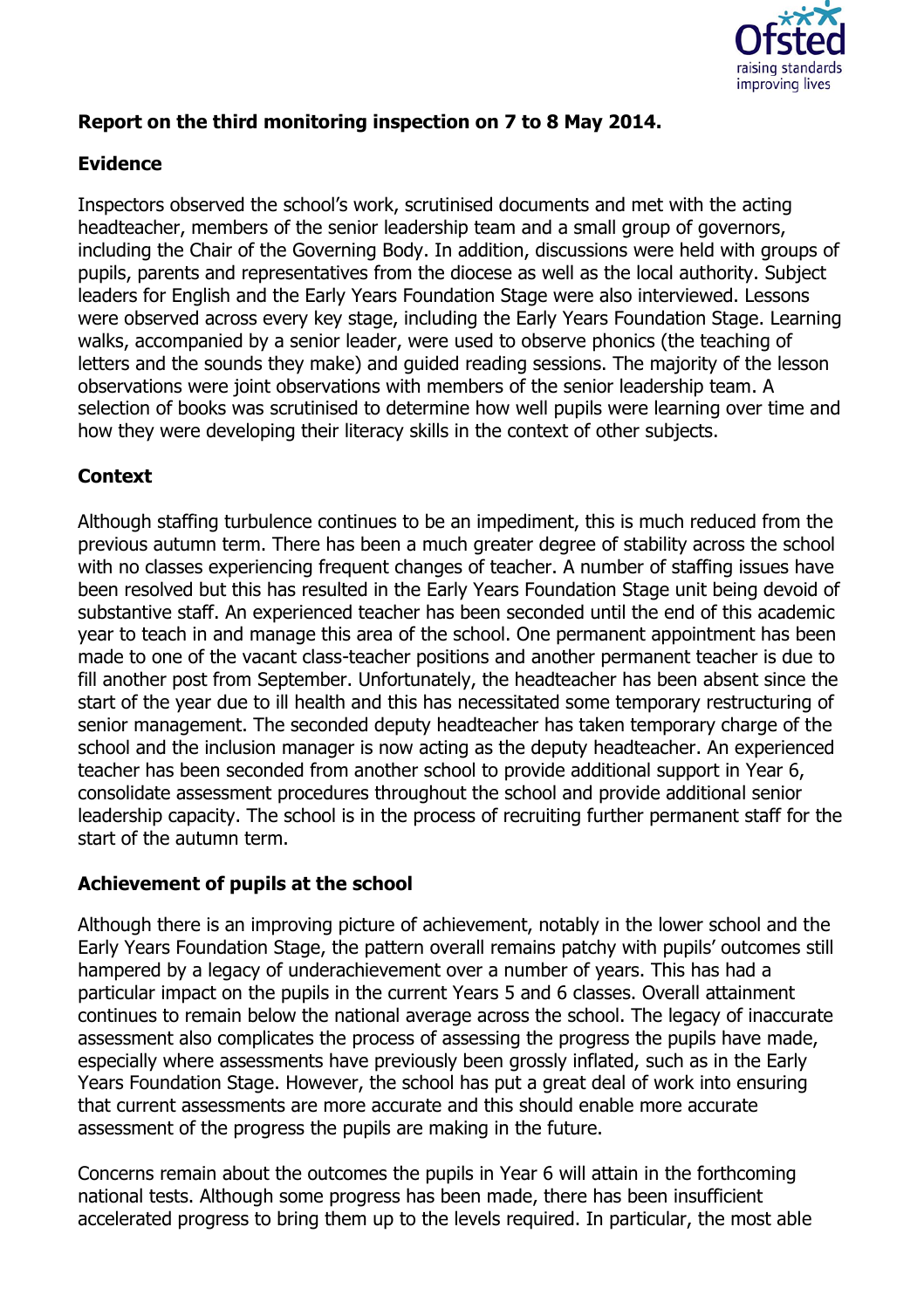

pupils have not progressed as quickly as they should have and it is likely that few will attain the higher levels. Concerns were also identified with mathematics. Although there is plenty of evidence of number work, there is little to show that pupils have had sufficient practise and experience of solving problems and they are very insecure in this area of mathematics. Writing remains an issue, as it does throughout the school, with standards remaining low, and very few pupils working at or above age-related expectations. There remains a heavy reliance on interventions to enable pupils to catch up. Spelling, punctuation and grammar remain ongoing problems and continue to prevent many pupils from expressing themselves well through their writing. Boys, in particular, are the most careless and make far too many mistakes. There is little evidence to show that these are being corrected systematically across the school. Presentation is also variable with girls showing greater pride in their work.

The most significant improvement has occurred in the Early Years Foundation Stage and in Year 2. The Early Years Foundation Stage has been transformed with children genuinely engaged in their learning. This includes the boys who were noticeably disengaged and disruptive in the past. A more purposeful atmosphere was evident in which children were beginning to thrive. Many were mark making and shaping letters and beginning to form identifiable words, something which had been noticeably absent previously. They were also making good progress in their personal development and were observed working well collaboratively using wooden blocks to construct buildings they had seen in their recent walk in the local area. They were keen to share their achievements and were proud of the way their work was now being regularly celebrated on the school website and through floor books which support and track their learning journeys. Similarly, some good learning was observed in Year 2 and the quality of work in books shows that pupils are making much improved progress.

## **The quality of teaching**

Although more good teaching was evident than previously, teaching still requires improvement. There continues to be variability across the school. Recent staffing stability has helped pupils settle into routines and has led to less disruption to their learning. The atmosphere around the school is more positive and reflects the increasing confidence of teachers and teaching assistants. There is a greater willingness to accept and act on advice.

There is still a dependency on adults to provide the correct answer, especially in the upper school where pupils have got into the habit of being guided to the correct answer or outcome. However, this does not mean they necessarily fully understand how they got that answer or the rationale behind an issue or particular argument. Getting something wrong can become a very powerful learning tool if pupils are able to reflect on their failings and correct them. For example, in one lesson observed pupils had written letters celebrating the attractions of Liverpool through persuasive text. Most of these letters were adequately written rather than well written. In this case, if pupils were asked to reflect on what they had written, consider how they could improve their argument and check errors in spelling and punctuation before redrafting their letter, outcomes could be much improved. Evidence from work shows that too little opportunity is given for pupils to correct their work and, as a result, many continue to make similar mistakes or not progress sufficiently to reach a higher level in their writing.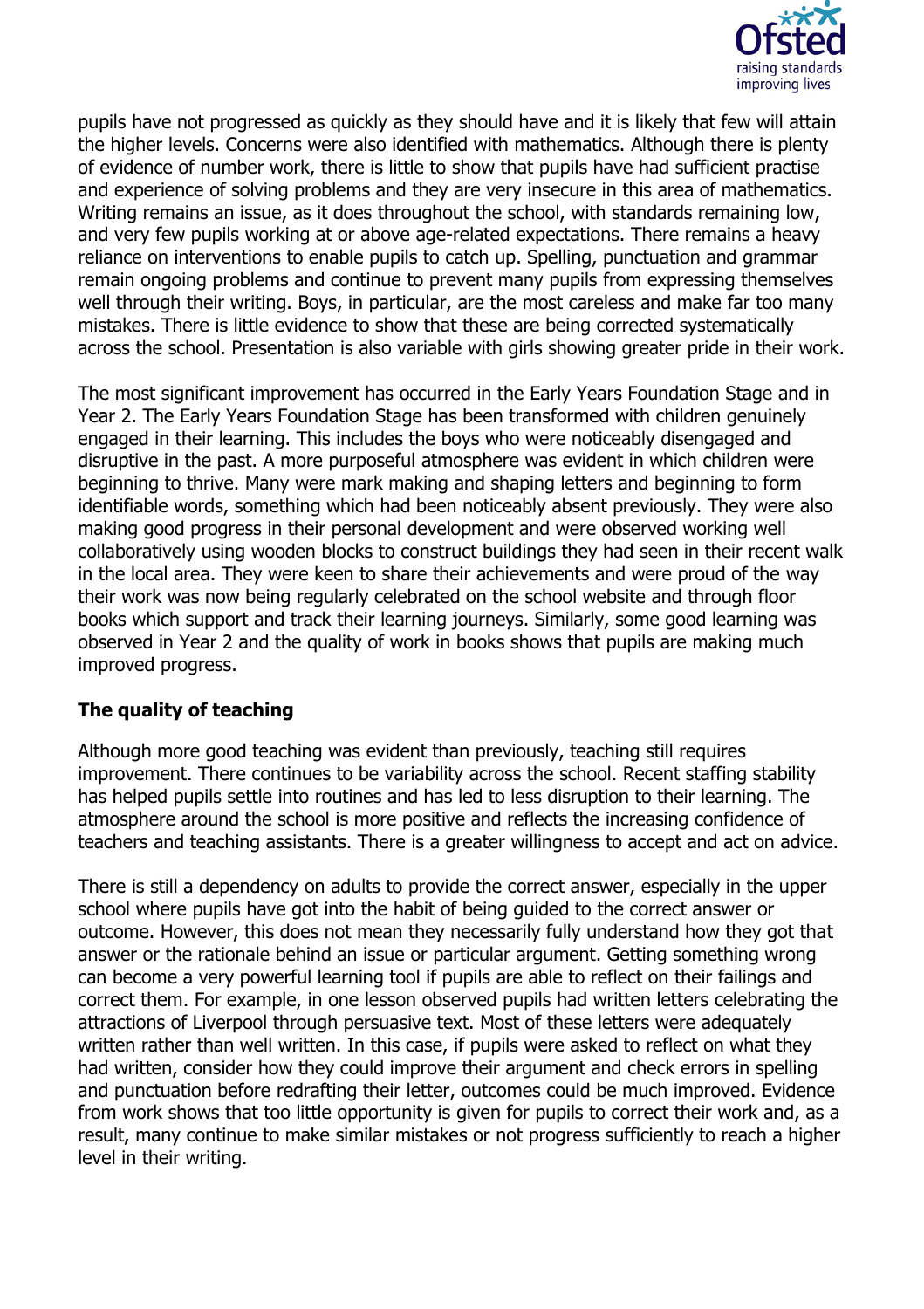

The learning environment in classrooms and around the school is much improved. Pupils commented positively about the changes. Displays are vibrant; they are changed regularly and celebrate pupils' work as well as support learning. Parents also commented that the school is a much more welcoming environment and they enjoyed seeing their children's work on the website or on display. Although there is variation across classes, the website is being used much more regularly to inform parents about what their children are doing and how they can support their child's learning. It is especially informative and useful in the Early Years Foundation Stage.

The teaching of phonics has improved since my last visit and is now delivered more consistently across the various groups. The investment in training is beginning to show beneficial gains. On the whole, the majority of teaching assistants are more secure in what is expected of them. Sessions are well organised and pupils have become familiar with routines. The inclusion manager, who also leads on the phonics programme, ensures that each pupil has his/her individual phonics book to enable monitoring to be effective and allow groupings to be changed as soon as necessary. The progress of pupils can be clearly identified through the phonics phases. Spelling tests have also been introduced but, as yet, the impact is not evident in much of the pupils' work. Similarly, guided reading is improving. I observed pupils on task and showing greater maturity to enable them to work on their own. No disruptive behaviour, which had affected sessions previously, was evident. Adult led sessions are well organised but some adults still need to engage better with their pupils. These weaker sessions restricted the opportunities for pupils to make better progress. Younger pupils are reading more regularly with the older pupils and are able to choose their own books, which are changed frequently. Active reading corners are evident in every classroom and the library has been restocked and is used regularly. Pupils spoke enthusiastically about the many new books they now have access to. I noted pupils using phonic decoding skills during their reading sessions and when reading independently.

Lessons are well planned, although at times rigidity in implementation does not allow some teachers the spontaneity to adapt to meet the pupils' needs fully as a lesson develops. There has, however, been a reduction in the use of worksheets, except in those lessons where teachers are less secure in the subject content. These tend to be subjects like history, science and geography where confidence in teaching aspects of these subjects remains fragile. Also, in these subjects, pupils are expected to complete the same work irrespective of their ability. In English and mathematics, teachers do set different tasks, but these still need to be better matched to pupils' abilities and specific requirements. The teaching of these subjects is, however, improving, although not yet consistently across the school. Pupils talked positively about their recent experiences in science or history where they were well informed 'about people who shape the world, such as Rosa Parks or Nelson Mandela'. They now enjoy a wider range of subjects than previously and identified that, 'lessons have got better' and that they did not dislike any because, 'they were no longer boring.'

Informative marking is more consistently evident and embedded in English and mathematics but still tends to be cursory in other subjects. Teachers also tend to over-praise and credit work which does not always merit it. Saying 'well done' when work is obviously not 'well done' does not encourage a pupil to reflect on their work and improve it. There is a fine balance between praise and correction. Currently, there is little evidence in pupils' work, in the majority of classes, to show that developmental points made by the teacher are being acted on and are leading to sustained improvement.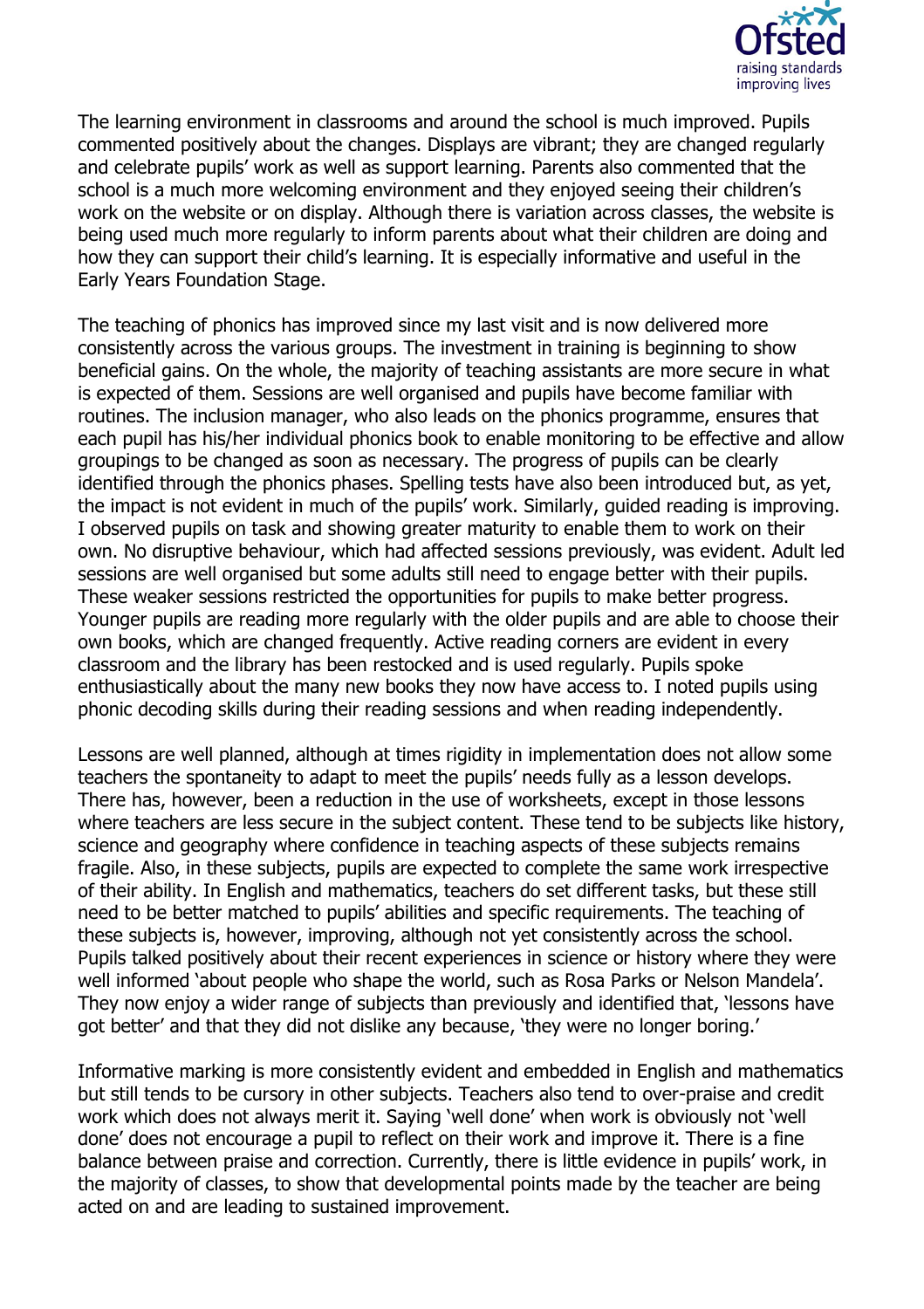

## **Behaviour and safety of pupils**

Behaviour continues to improve and in the sessions I observed I saw no evidence of disruptive behaviour. Pupils and parents have noted that attitudes to school and learning are much improved. Pupils' greater engagement in lessons has played a large part in the decreasing levels of poorer behaviour. Pupils are more attentive and no longer fidget in lessons. Self-discipline has improved and there are fewer interruptions to the flow of lessons. This has been the first term with a degree of consistent staffing in place and this has clearly made a difference. The obvious improvement in the Early Years Foundation Stage was particularly praised by parents and they were very pleased with the positive impact this has had on their children's behaviour and learning. As one parent explained, 'My son has come on in leaps and bounds. I can clearly see the progress he is making every week.'

Attendance continues to improve and persistent absenteeism has also decreased. As a result, attendance is now close to the national average. Pupils are motivated to attend school not only by the improved atmosphere and teaching but also by the use of rewards and incentives which have become a part of everyday school life.

Safeguarding requirements are in place and are secure.

#### **The quality of leadership in and management of the school**

The need to stabilise the school has been well managed by senior leaders in the school with the support of the local authority and diocese. There is now a positive and vibrant atmosphere around the school which is more conducive to learning. There is not only a greater sense of 'community' and an increasing pride in what has been achieved but also a clear understanding that still more needs to be done. The confidence of parents in the school and the improvements that are taking place has increased. This was exemplified by one parent who had removed her children from the school when it went into special measures and has now brought them back to St Finbar's: 'It was the biggest mistake I have ever made and I wish I had never done it.' Parents feel that the school is more open and transparent and that staff and senior leaders are more readily accessible and visible around the school.

A negative parental attitude towards the school is now being reversed and there is evidence of greater parental involvement in their children's learning. This is especially noticeable in the Early Years Foundation Stage where home-school liaison has improved. Parents mentioned several initiatives to support this, such as the 'learning story' book that the children bring home every day, which encourages parents to comment on their children's work. Parents are welcomed and the numbers becoming involved in the school are growing. A parents and teachers association has been set up and volunteers now hold coffee mornings to encourage greater parental involvement. They also support and are involved in lunch-time and after-school clubs.